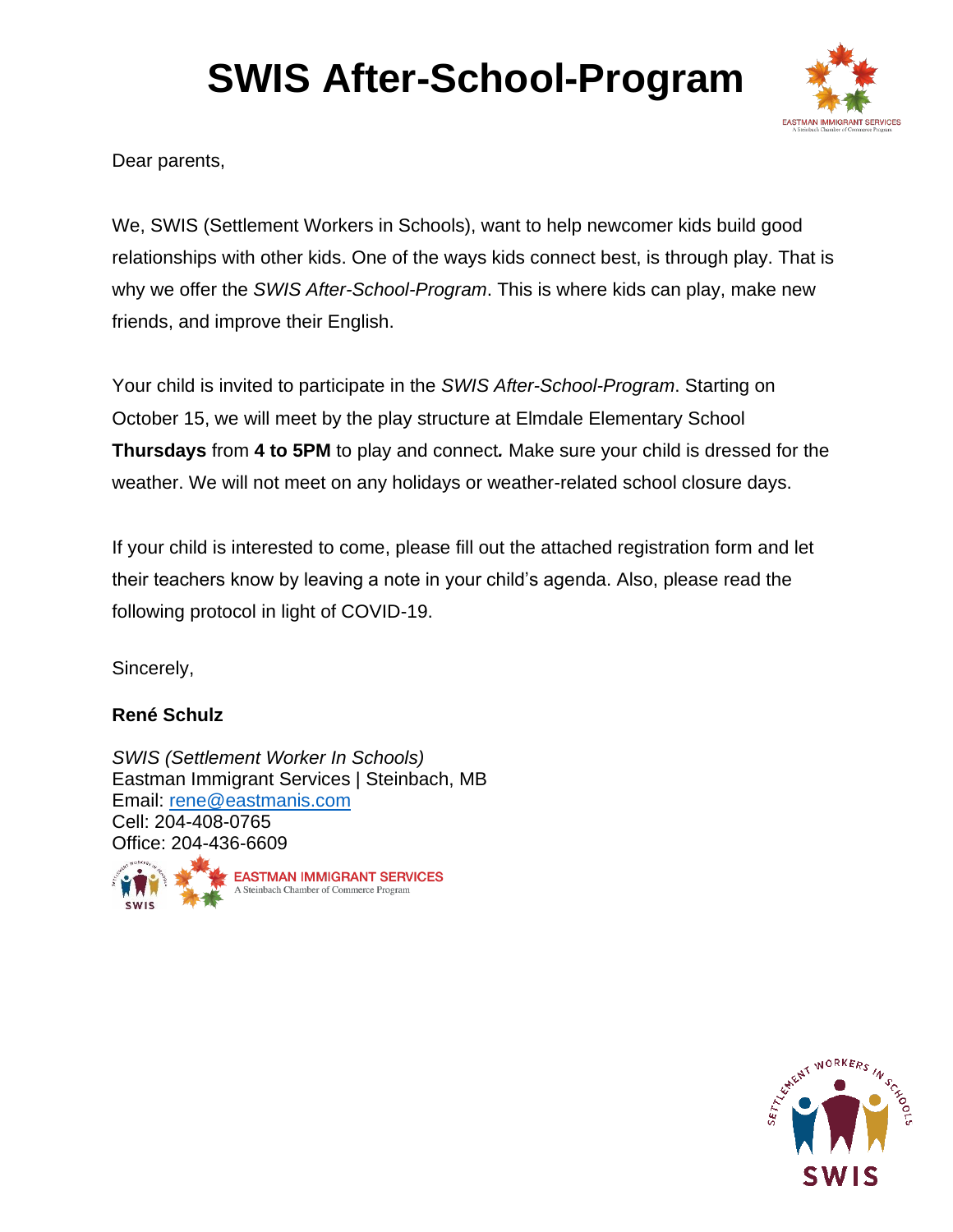

### **COVID-19 Protocols**

We promise to practice the following guidelines as best as possible:

- Sanitize hands of each child before and after each SWIS After-School-Program
- Sanitize the equipment before and after each SWIS After-School-Program
- Keeping a physical distance of 6 feet (2m) as much as possible
- Group size, following the recommendation of the MB health authorities

We need your help to stay safe as well. Please have your child answer the following questions before they attend the SWIS After-School-Program:

- 1. Have you had close contact with someone who has COVID symptoms in the last 14 days?
- 2. Have you traveled outside of Canada in the last 14 days?
- 3. Have you been diagnosed, or been told to monitor symptoms to self-isolate in the last 14 days?
- 4. Have you had a runny nose, cough, sneezing, sore throat or been short of breath?

If your child answered *yes* to any of the questions, we ask that your child stays home. Help us stop the spread of COVID-19.

Despite the effort put in by SWIS or the Eastman Immigrant Services (EIS) to create a safe environment (as outlined above), it is possible for your child to contract an illness (incl. COVID-19) from another participant at the event.

I, \_\_\_\_\_\_\_\_\_\_\_\_\_\_\_\_\_\_\_\_\_\_\_\_\_\_\_\_\_\_\_\_, the parent/ guardian of, \_\_\_\_\_\_\_\_\_\_\_\_\_\_\_\_\_\_ understand that. I will not hold SWIS, EIS, any of their volunteers, nor any of the other parents responsible if my child contracts any illness (incl. COVID-19) from this event.

I also understand that, it is the nature of some sports to make physical contact with another participant. I, the parent/ guardian, acknowledge and take responsibility for it.

I give my consent for my child to participate in the SWIS After-School-Program.

Name (please print) Signature Signature Date



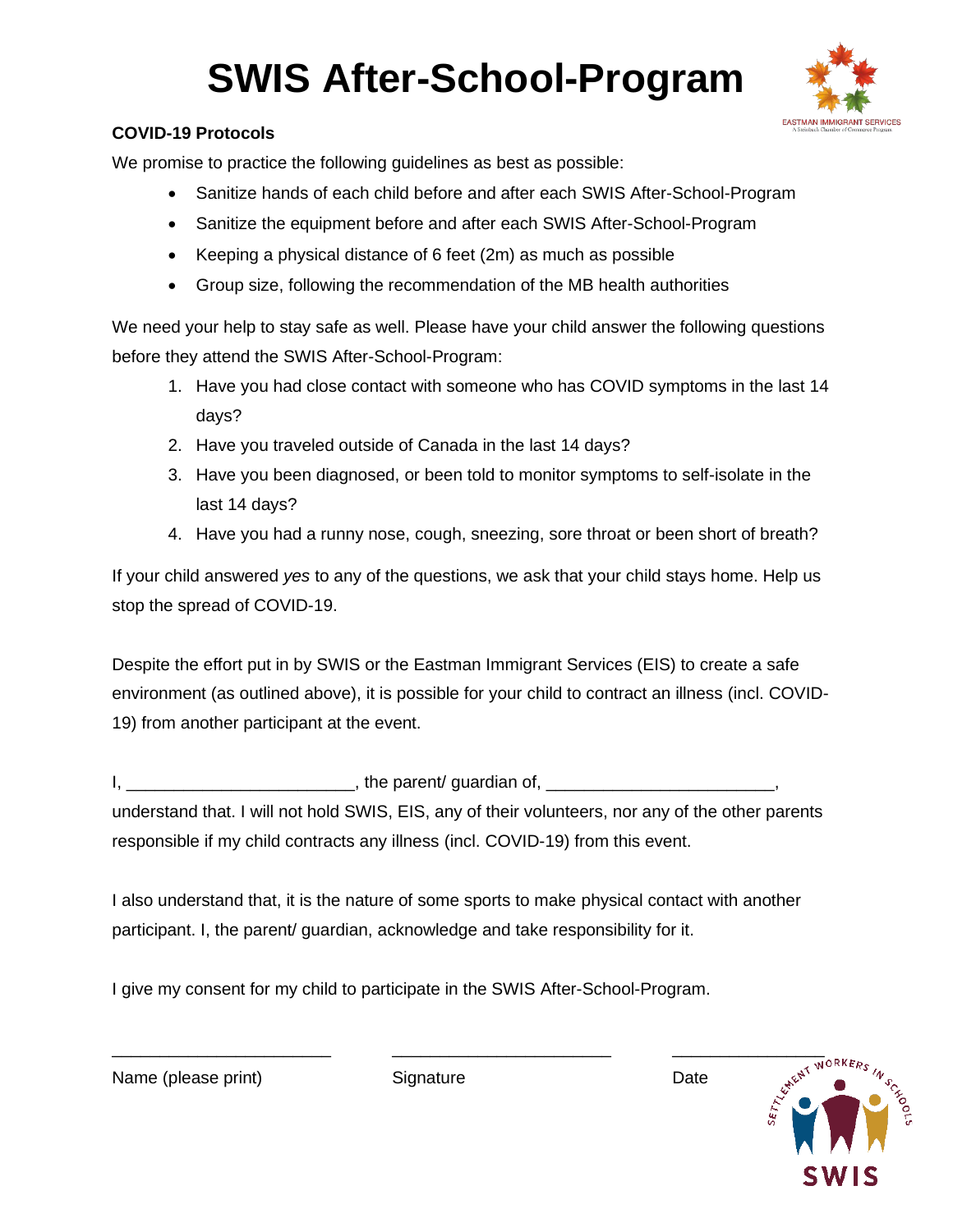

#### **Registration Form**

Dear Parent or Guardian,

Your child is participating in a program led by the Settlement Workers in Schools (SWIS), who are employees of the Eastman Immigrant Services (EIS) in Steinbach. For the purposes of data collection, to improve settlement programs in schools, and in case of an emergency, EIS is requesting the following information about your child, the parent/ guardian, and the emergency contact.

#### **Information on the child**

| Name of the Child (Last, First) | Country of Origin                      |
|---------------------------------|----------------------------------------|
|                                 |                                        |
| Date of Birth (YYYY-MM-DD)      | Date of Arrival in Canada (YYYY-MM-DD) |
|                                 | __ -- __ -- -- -                       |
| Gender                          | Status in Canada                       |
| $\Box$ Male $\Box$ Female       |                                        |
| Manitoba Health Card            | UCI # (I.D. Number on PR Card)         |
| (6 Digit Number)                |                                        |
| (9 Digit Number)                |                                        |
| <b>Address</b>                  | Languages spoken at home               |
|                                 |                                        |

#### **Information on the Parent/ Guardian and the Emergency Contact**

| Parent/ Guardian Name (Last, First) | Emergency Contact's Name (Last, First)                                                                                                                                                                                                                            |
|-------------------------------------|-------------------------------------------------------------------------------------------------------------------------------------------------------------------------------------------------------------------------------------------------------------------|
|                                     |                                                                                                                                                                                                                                                                   |
| $\Box$ Phone $\Box$ Mobile          | $\Box$ Phone $\Box$ Mobile                                                                                                                                                                                                                                        |
| 1 (__ __ _) __ __ -- __ __ __ __    | $1($ $\_\_$ $\_\_$ $)$ $\_\_$ $\_\_$ $\_\_$ $\_\_$ $\_\_$ $\_\_$ $\_\_$ $\_\_$ $\_\_$ $\_\_$ $\_\_$ $\_\_$ $\_\_$ $\_\_$ $\_\_$ $\_\_$ $\_\_$ $\_\_$ $\_\_$ $\_\_$ $\_\_$ $\_\_$ $\_\_$ $\_\_$ $\_\_$ $\_\_$ $\_\_$ $\_\_$ $\_\_$ $\_\_$ $\_\_$ $\_\_$ $\_\_$ $\$ |
| Email                               | Email                                                                                                                                                                                                                                                             |
|                                     |                                                                                                                                                                                                                                                                   |
| Status in Canada                    | The emergency contact will only be contacted                                                                                                                                                                                                                      |
|                                     | in case the parent/ guardian was unavailable.                                                                                                                                                                                                                     |
| UCI # (I.D. Number on PR Card)      |                                                                                                                                                                                                                                                                   |
|                                     | EXTENT WORKERS                                                                                                                                                                                                                                                    |
|                                     |                                                                                                                                                                                                                                                                   |